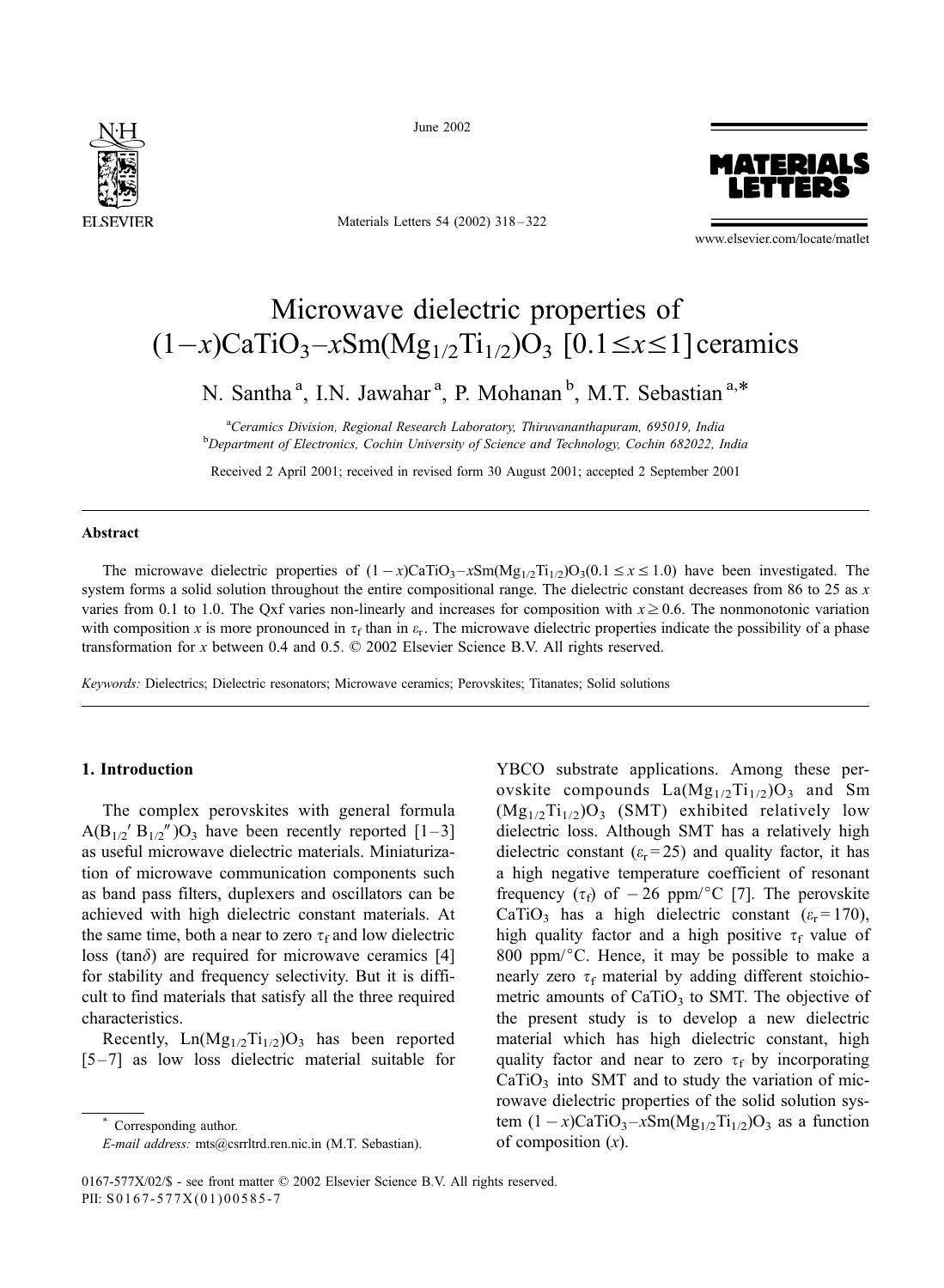$-123042240$ 

 $230040_{202}$ 

# 2. Experimental

The starting materials were high purity  $Sm<sub>2</sub>O<sub>3</sub>$ ,  $MgCO<sub>3</sub>$ , TiO<sub>2</sub> and CaCO<sub>3</sub>. They were weighed in the appropriate molar ratio and ground in an agate mortar and then dried and calcined at  $1350 - 1400$  °C for 4–6 h in air. The calcined powder was ground again with 3 wt.% polyvinyl alcohol that acts as a binder, and disks of 11 mm diameter and  $5-7$  mm in thickness were made by pressing at a pressure of 150 MPa. The disks were sintered at different temperatures between 1450 and  $1600$  °C for 4 h in air to optimize the sintering conditions. A cooling rate of 2.7  $\degree$ C/min is given for all the materials.

The dielectric properties were measured in the C band (4-8 GHz). The  $TE_{011}/TE_{01\delta}$  mode is used for all microwave measurements. The dielectric constant  $\varepsilon$ <sub>r</sub> was measured using the TE<sub>011</sub> mode using the Hakki –Coleman dielectric resonator method. The temperature coefficient of resonant frequency was measured by noting the variation of resonant frequency with temperature in the range  $25-80$  °C. The quality factor was measured using a cavity method [8].

## 3. Results and discussion

The  $(1 - x)$ CaTiO<sub>3</sub> $-x$ Sm(Mg<sub>1/2</sub>Ti<sub>1/2</sub>)O<sub>3</sub> ceramics were sintered to dense materials. The sintering temperature increased from 1450 to 1600  $\degree$ C for 4 h with increase in  $x$ . Fig. 1 shows the X-ray diffraction pattern recorded from  $(1 - x)$ CaTiO<sub>3</sub>-xSm (Mg<sub>1/</sub>  $2Ti_{1/2}$ )O<sub>3</sub> for various values of x in the range 0 to 1.  $CaTiO<sub>3</sub>$  is orthorhombic and has a GdFe $O<sub>3</sub>$ -type perovskite structure with lattice dimensions  $a = 5.442$  Å,  $b = 7.6417$  Å and  $c = 5.3807$  Å and with space group *Pnma* (JCPDS: 42–423). Sm(Mg<sub>1/2</sub>Ti<sub>1/2</sub>)O<sub>3</sub> is also orthorhombic  $(Z=4)$  with space group *Pnm*1 and the lattice dimensions are  $a = 5.595$  Å,  $b = 7.719$  Å and  $c = 5.411$  A [9]. The XRD patterns of  $(1 - x)$ CaTiO<sub>3</sub> $x\text{Sm}(Mg_{1/2}Ti_{1/2})O_3$  show significant change with increasing  $x$ . The symmetry changes when  $x$  is between 0.4 and 0.5 and is supported by the sudden change in the sign of  $\tau_f$  values, dielectric properties and densities (see Figs.  $2-5$ ). In Fig. 1, The dotted line between  $x = 0.4$  and 0.48 broadly separates the regions having different symmetries. The ceramic

 $x = 0.1$ ΣĪ.  $x=0$ 50 40 30 20 60 20

Fig. 1. X-ray diffraction patterns of the  $(1 - x)CaTiO<sub>3</sub> - xSm$  $(Mg_{1/2}Ti_{1/2})O_3$  system.

system is orthorhombic for all values of x. The lattice parameters were calculated for different values of  $x$ from the X-ray diffraction patterns and the theoretical densities obtained using the lattice parameters are plotted in Fig. 2a. Fig. 2b shows the observed variation of the bulk densities with composition. It is expected that the density should increase with increasing  $x$  because of the larger molecular weight of SMT. But the bulk density varies non-linearly in the region between  $0.4 \le x \le 0.5$ . The abrupt variation in the bulk density for the compositions with  $x$ between 0.4 and 0.5 is due to phase transformation as indicated by the microwave dielectric properties. In fact the samples are difficult to sinter or densify for  $x$ between 0.4 and 0.5. The percentage densities of the



 $x = 0.4$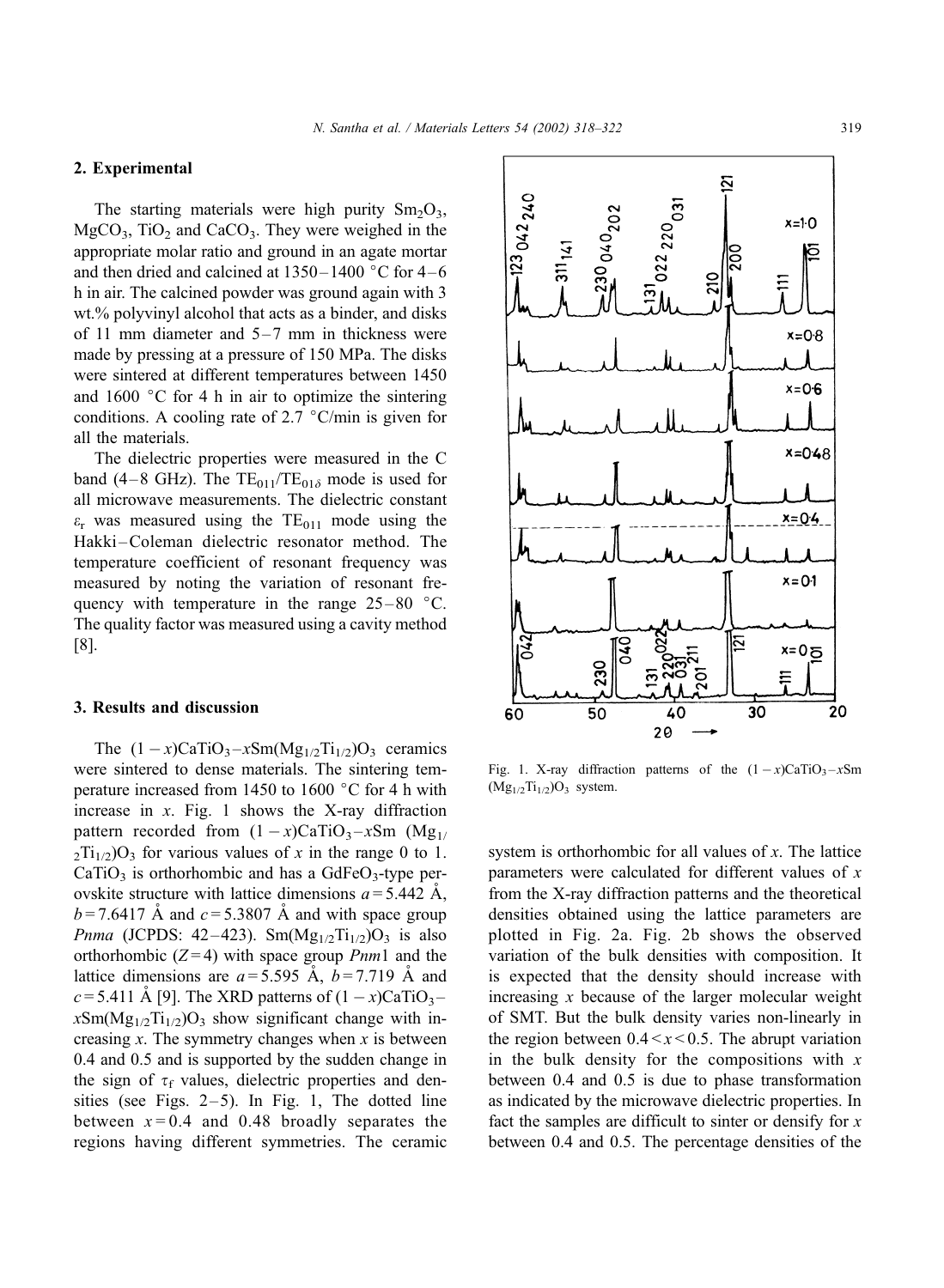

Fig. 2. Variation of (a) XRD densities and (b) bulk densities with composition for the  $(1 - x)$ CaTiO<sub>3</sub> –  $x$ Sm(Mg<sub>1/2</sub>Ti<sub>1/2</sub>)O<sub>3</sub> system.

various compositions are plotted in Fig. 3. Yeo et al. [10] has observed sharp variations in density for  $(1 - x)$ CaTiO<sub>3</sub> - xLa(Zn<sub>1/2</sub>Ti<sub>1/2</sub>)O<sub>3</sub> ceramic system. They have attributed the decrease in density to the numerous cracks and secondary phases. No such cracks or secondary phases were observed in the present system. Fig. 4a shows the variation of the tolerance factor with the composition  $(x)$ . The tolerance factor [11] was calculated using the crystal radius data of Shannon [12]. The tolerance factor decreased with the increase in the value of x.

The microwave dielectric properties of several perovskite-type solid solutions reported in the literature are divided into three groups according to their dielectric behaviour [13].

- 1. Solid solution between complex perovskites in which the dielectric properties increase or decrease to outside the range exhibited by the end members, e.g.  $Ba(Zn_{1/3}Nb_{2/3})O_3$ - $Sr(Zn_{1/3}Nb_{2/3})O_3$  and  $Ba(Mg_{1/3}Ta_{2/3}O_3)$  –  $Sr(Mg<sub>1/3</sub>Ta<sub>2/3</sub>)O<sub>3</sub>$  [14-16].
- 2. Solid solution between simple perovskite like  $BaZrO<sub>3</sub> - SrZrO<sub>3</sub>$ ,  $CaZrO<sub>3</sub> - CaTiO<sub>3</sub>$  and



Fig. 3. Percentage density of  $(1 - x)$ CaTiO<sub>3</sub> –  $x$ Sm(Mg<sub>1/2</sub>Ti<sub>1/2</sub>)O<sub>3</sub> sintered at 1550 °C for 4 h as a function of x.

 $SrZrO<sub>3</sub> - SrTiO<sub>3</sub>$  [17] in which the microwave dielectric properties vary linearly with compositions.



Fig. 4. Variation of (a) tolerance factor and (b) temperature coefficient of resonant frequency with composition for the  $(1 - x)$ CaTiO<sub>3</sub> $-x$ Sm(Mg<sub>1/2</sub>Ti<sub>1/2</sub>)O<sub>3</sub> system a function of x.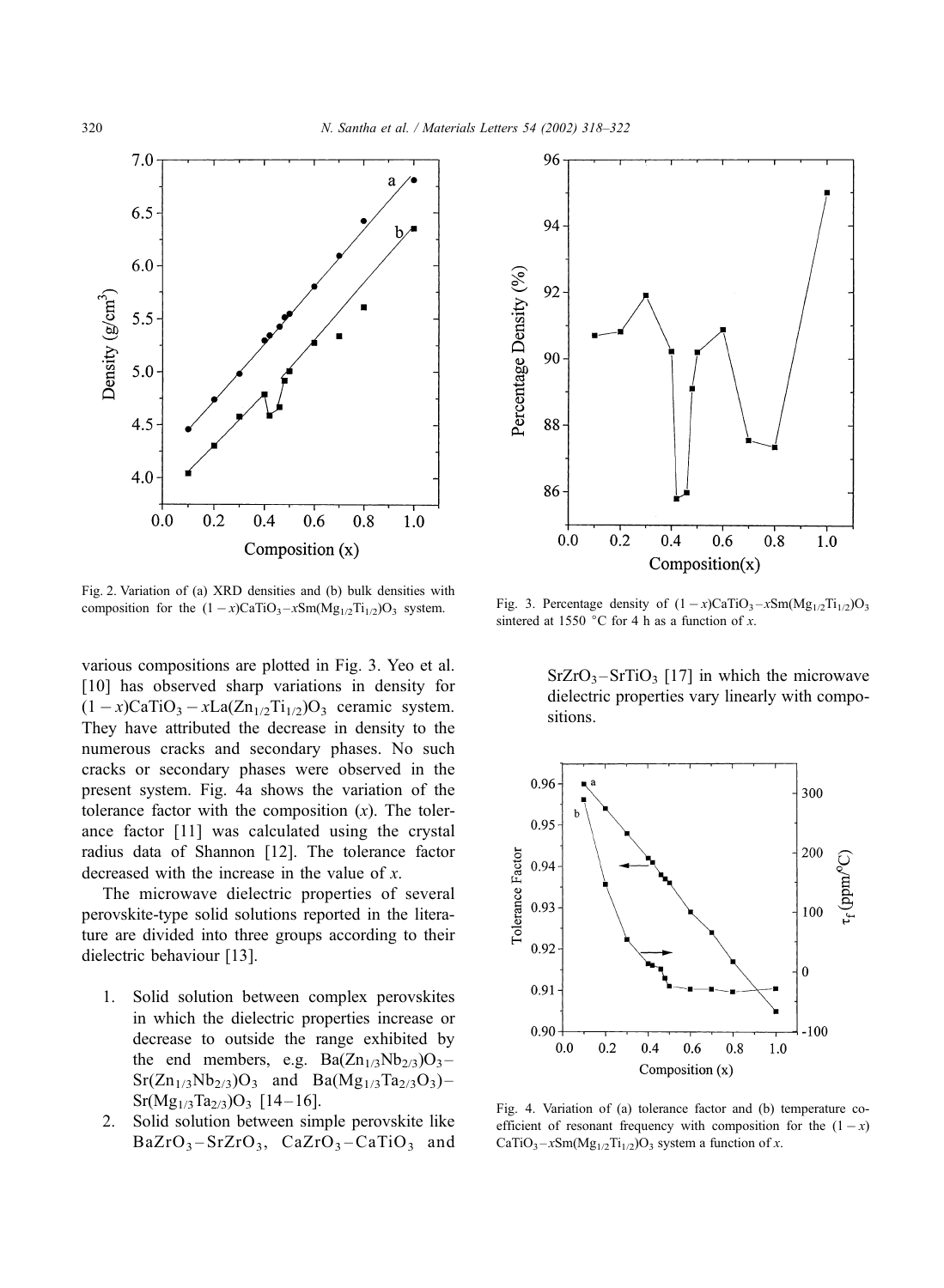3. Nonmonotonic mixture-like behavior as in  $(1 - x)La(Zn_{1/2}Ti_{1/2})O_3 - xSrTiO_3$  [18] where the solid solution is between  $A^{2+}B^{4+}O_3$  and  $A^{3+}B^{3+}O_3$  and the dielectric mixture rule  $1/\varepsilon_{\text{total}} = v_1/\varepsilon_1 + v_2/\varepsilon_1$  is applicable.

The dielectric constant for  $(1 - x)CaTiO<sub>3</sub> - xSm$  $(Mg_{1/2}Ti_{1/2})O_3$  ceramics sintered at 1550 °C for 4 h are plotted in Fig. 5a. The measured dielectric constant was corrected for porosity [19]. The dielectric constant of  $CaTiO<sub>3</sub>$  and SMT are 170 and 25, respectively. The dielectric constant decreases rapidly as  $x$ varies from 0.0 to 0.4. The plot of dielectric constant versus composition shows a dip at x between 0.4 and 0.5, indicating a phase transformation. Fig. 5b shows that the dielectric constant of the system under study follows a mixture-like behaviour as in  $(1 - x)La(Zn_{1/2}Ti_{1/2})O_3 - xSrTiO_3$  [18] and  $(1 - x)$ LaAlO<sub>3</sub> $-x$ SrTiO<sub>3</sub> [13]. Sareni et al. [20] have also reported a similar variation of dielectric constant with composition in the finite element calculations of the two-component dense composites.



Fig. 5. Dielectric constant (a) corrected for porosity (b) according to the rule of mixtures for the  $(1 - x)$ CaTiO<sub>3</sub> – xSm(Mg<sub>1/2</sub>Ti<sub>1/2</sub>)O<sub>3</sub> system as a function of  $x$ .



Fig. 6. Variation of  $\tau_f$  of the  $(1 - x)$ CaTiO<sub>3</sub> $-x$ Sm(Mg<sub>1/2</sub>Ti<sub>1/2</sub>)O<sub>3</sub> system with tolerance factor.

Fig. 4b shows the variation of the temperature coefficient of resonant frequency  $(\tau_f)$  of  $(1-x)$  $CaTiO<sub>3</sub>-xSm(Mg<sub>1/2</sub>Ti<sub>1/2</sub>)O<sub>3</sub>$  ceramics as a function of composition (x). Fig. 6 shows the variation of  $\tau_f$ with tolerance factor. The nonmonotonic dependency of  $\tau_f$  on composition (x) is more pronounced than in  $\varepsilon_r$ The  $\tau_f$  value changes from 800 ppm/°C to 290 ppm/°C as x varies from 0 to 0.1. There is an abrupt variation in  $\tau_f$  for compositions with  $0.4 \le x \le 0.5$  similar to that as for dielectric constant. But the variation is minimal in the range  $0.5 \le x \le 1$ . The observed deviation in  $\tau_f$  for  $x$  between 0.4 and 0.5 is attributed to phase transformation.

Intrinsic dielectric loss  $( = 1/Q)$  for low loss ceramics) in the microwave region is directly proportional to the frequency, and hence Qxf is a constant in this range  $[21-23]$ . In Fig. 7 the quality factor  $(Qxf)$ of the system  $(1 - x)$ CaTiO<sub>3</sub> $-x$ Sm(Mg<sub>1/2</sub>Ti<sub>1/2</sub>)O<sub>3</sub> is plotted as a function of  $x$ . The quality factor of Sm  $(Mg_{1/2}Ti_{1/2})O_3$  is much higher than that of CaTiO<sub>3</sub> and hence it is expected that the Qxf should increase as the amount of  $\text{Sm}(Mg_{1/2}Ti_{1/2})O_3$  increases from 0 to 1. Fig. 7 shows that the quality factor of  $(1 - x)$  $CaTiO<sub>3</sub>-xSm(Mg<sub>1/2</sub>Ti<sub>1/2</sub>)O<sub>3</sub>$  increases with the composition  $(x)$  as expected. However, the Qxf versus  $(x)$